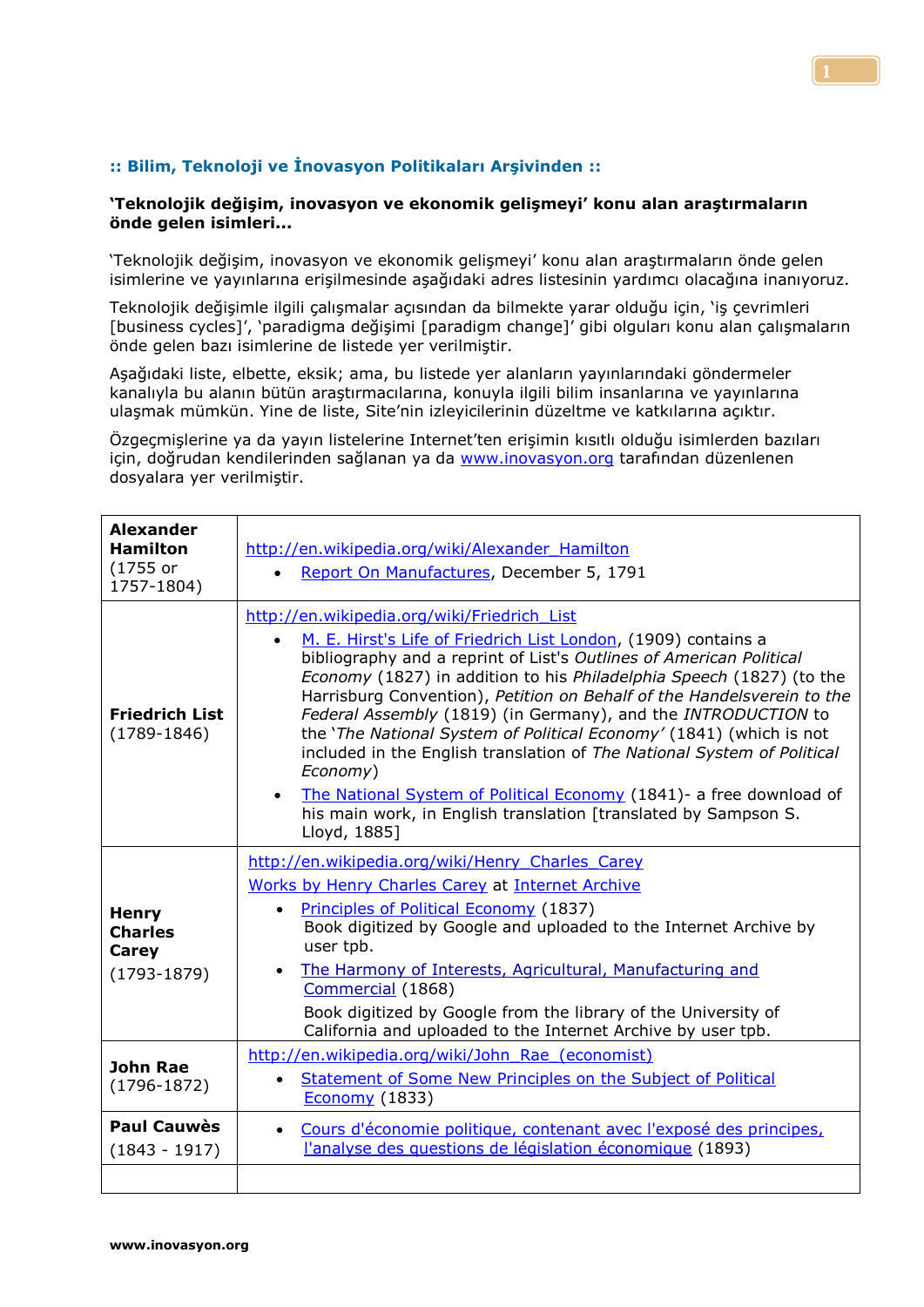|                                          | http://en.wikipedia.org/wiki/Joseph Schumpeter                               |
|------------------------------------------|------------------------------------------------------------------------------|
|                                          | http://www.econlib.org/library/Enc/bios/Schumpeter.html                      |
| Joseph A.                                | "Schumpeter's Business Cycles as Business History" (of Thomas K. McCraw):    |
| <b>Schumpeter</b>                        | http://hbswk.hbs.edu/pdf/20070207 Schumpeter.pdf                             |
| $(1883 - 1950)$                          | "Joseph Schumpeter and Creative Destruction" (Thomas K. McCraw's slide       |
|                                          | presentation):                                                               |
|                                          | http://www.slideshare.net/rsm/schumpeter-creative-destruction                |
| <b>Nikolai</b>                           | http://en.wikipedia.org/wiki/Nikolai Kondratiev                              |
| <b>Dmitriyevich</b><br><b>Kondratiev</b> | <b>Long-Wave Theories of Development</b>                                     |
| $(1892 - 1938)$                          | (http://faculty.washington.edu/krumme/207/development/longwaves.html)        |
| <b>Simon</b>                             |                                                                              |
| <b>Kuznets</b>                           | http://en.wikipedia.org/wiki/Simon Kuznets                                   |
| $(1901 - 1985)$                          |                                                                              |
| <b>Moses</b>                             |                                                                              |
| <b>Abramovitz</b>                        | Moses Abramovitz.pdf                                                         |
| $(1912 - 2000)$                          |                                                                              |
|                                          |                                                                              |
| <b>Carlota Perez</b>                     | http://en.wikipedia.org/wiki/Carlota Perez                                   |
| (1939)                                   | http://www.carlotaperez.org/                                                 |
|                                          |                                                                              |
| <b>Christopher</b>                       | http://en.wikipedia.org/wiki/Christopher Freeman                             |
| <b>Freeman</b>                           | Chris Freeman remembrances / In Memoriam                                     |
| $(1921 - 2010)$                          | (http://www.sussex.ac.uk/spru/about/chris)                                   |
| Bengt-Åke                                |                                                                              |
| Lundvall                                 | http://en.wikipedia.org/wiki/Bengt-%C3%85ke Lundvall                         |
| (1941)                                   | http://ideas.repec.org/e/plu24.html<br>$\bullet$                             |
| <b>Richard R.</b>                        | http://en.wikipedia.org/wiki/Richard R. Nelson                               |
| <b>Nelson</b>                            | http://ideas.repec.org/e/pne56.html#works                                    |
| (1930)                                   | http://econpapers.repec.org/RAS/pne56.htm<br>$\bullet$                       |
|                                          | http://en.wikipedia.org/wiki/Charles Edquist                                 |
| <b>Charles E.</b>                        | http://ideas.repec.org/e/ped56.html<br>$\bullet$                             |
| <b>Edquist</b><br>(1947)                 | Curriculum Vitae; October 2, 2013<br>٠                                       |
|                                          | http://charlesedquist.com/                                                   |
|                                          |                                                                              |
|                                          | http://www.jourdan.ens.fr/~amable/publications.htm                           |
| <b>Bruno</b>                             | http://econpapers.repec.org/RAS/pam16.htm<br>$\bullet$                       |
| <b>Amable</b>                            | http://ideas.repec.org/e/pam16.html<br>$\bullet$                             |
| <b>Richard</b>                           | http://www.mbs.ac.uk/research/academicdirectory/viewprofile.aspx?sid=5029600 |
| Whitley                                  | <b>Richard Whitley.pdf</b>                                                   |
| Sidney G.                                |                                                                              |
| Winter                                   | http://en.wikipedia.org/wiki/Sidney G. Winter                                |
| (1935)                                   | http://ideas.repec.org/e/pwi51.html                                          |
| Gerald                                   |                                                                              |
| <b>Silverberg</b>                        | http://ideas.repec.org/e/psi112.html<br>$\bullet$                            |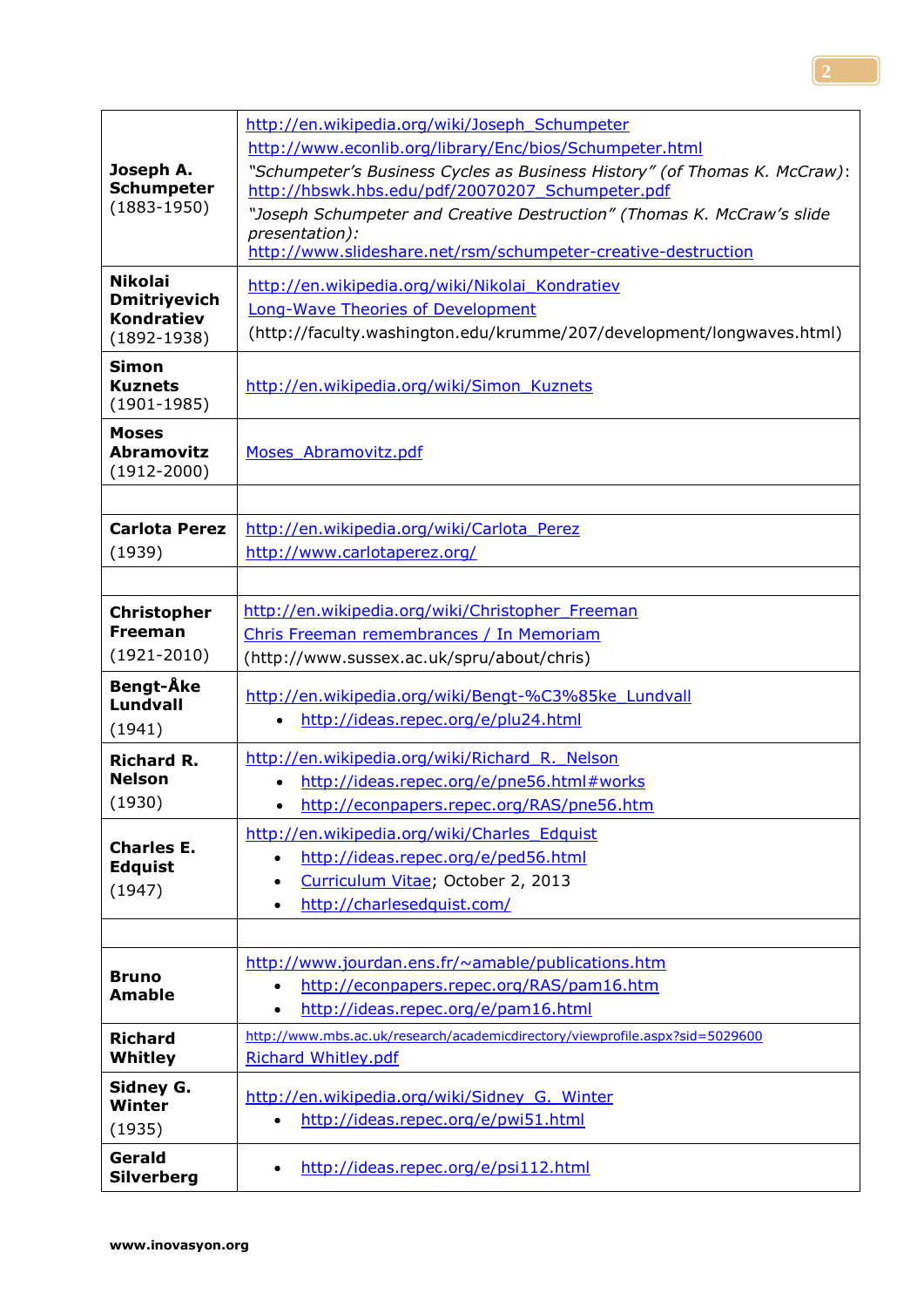| Paul A. David                          | http://en.wikipedia.org/wiki/Paul A. David                                |
|----------------------------------------|---------------------------------------------------------------------------|
| (1935)                                 | http://ideas.repec.org/e/pda76.html<br>$\bullet$                          |
| Giovanni                               | http://en.wikipedia.org/wiki/Giovanni Dosi                                |
| Dosi                                   | http://www.lem.sssup.it/cv/cv_dosi.pdf                                    |
| (1953)                                 | http://ideas.repec.org/e/pdo10.html#works<br>$\bullet$                    |
| <b>Daniele</b><br>Archibugi            | http://www.danielearchibugi.org/                                          |
| <b>Keith Pavitt</b><br>$(1937 - 2002)$ | http://en.wikipedia.org/wiki/Keith Pavitt<br>Keith Pavitt.pdf             |
| <b>Keith Smith</b>                     | http://ideas.repec.org/e/psm66.html<br>$\bullet$                          |
| <b>Morris Teubal</b>                   | http://ideas.repec.org/e/pte42.html<br>$\bullet$                          |
| <b>John Stanley</b>                    | http://www.cric.ac.uk/cric/staff/J Stan Metcalfe/default.htm              |
| <b>Metcalfe</b>                        | http://ideas.repec.org/f/pme267.html<br>$\bullet$                         |
| <b>Parimal Patel</b>                   | http://www.sussex.ac.uk/spru/people/lists/person/2058                     |
|                                        | http://ideas.repec.org/f/ppa820.html<br>$\bullet$                         |
|                                        |                                                                           |
| <b>Slavo</b><br><b>Radosevic</b>       | http://ideas.repec.org/e/pra152.html<br>$\bullet$                         |
|                                        |                                                                           |
| <b>Ben R. Martin</b>                   | <b>Ben R</b> Martin.pdf                                                   |
|                                        | http://www.sussex.ac.uk/spru/people/lists/person/204                      |
| Martin J.<br>Fransman                  | Martin J<br>Fransman.pdf                                                  |
|                                        |                                                                           |
|                                        | http://en.wikipedia.org/wiki/Luc_Soete                                    |
| <b>Luc Soete</b>                       | http://www.soete.nl/                                                      |
| (1950)                                 | http://www.merit.unu.edu/about/profile.php?id=10                          |
|                                        | http://www.merit.unu.edu/about/profile.php?id=10&stage=2#pub<br>$\bullet$ |
|                                        | http://ideas.repec.org/e/pso140.html<br>$\bullet$                         |
| <b>Bas ter Weel</b>                    | http://ideas.repec.org/e/pte14.html<br>$\bullet$                          |
|                                        | http://www.cql.uwaterloo.ca/~racowan/                                     |
| <b>Robin Cowan</b>                     | http://unu.edu/experts/robin-cowan.html#profile                           |
|                                        | http://ideas.repec.org/e/pco61.html<br>$\bullet$                          |
| <b>Dominique</b>                       | http://en.wikipedia.org/wiki/Dominique Foray                              |
| <b>Foray</b>                           | http://people.epfl.ch/dominique.foray                                     |
|                                        | http://ideas.repec.org/e/pfo97.html                                       |
|                                        |                                                                           |
| Loet<br>Leydesdorff                    | http://www.leydesdorff.net/                                               |
| <b>Henry</b>                           | <b>Henry Etzkowitz.pdf</b>                                                |
| <b>Etzkowitz</b>                       | http://triplehelix.stanford.edu/Etzkowitz pubs                            |
|                                        |                                                                           |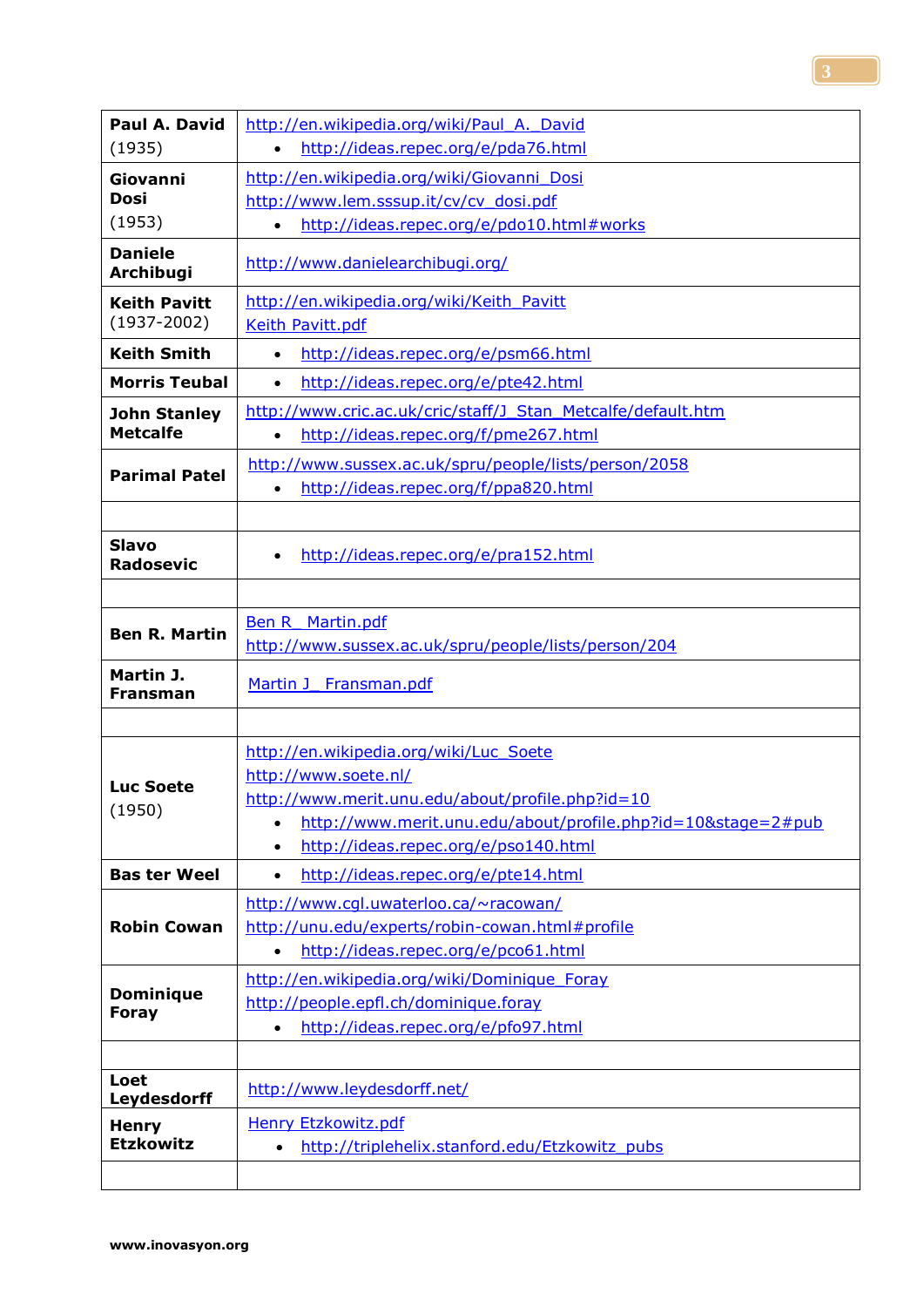| Michael E.                                           | http://tr.wikipedia.org/wiki/Michael Porter                                                                                                                        |
|------------------------------------------------------|--------------------------------------------------------------------------------------------------------------------------------------------------------------------|
| Porter                                               | http://www.hbs.edu/faculty/Pages/profile.aspx?facId=6532                                                                                                           |
|                                                      |                                                                                                                                                                    |
| <b>Charles</b>                                       | <b>Charles Cooper tribute to.pdf</b>                                                                                                                               |
| Cooper                                               | <b>Charles Cooper Institution Builder.pdf</b>                                                                                                                      |
| $( - 2005)$                                          | <b>Charles Cooper Publications.pdf</b>                                                                                                                             |
| <b>Nathan</b>                                        | http://en.wikipedia.org/wiki/Nathan Rosenberg                                                                                                                      |
| <b>Rosenberg</b>                                     | Nathan Rosenberg.pdf                                                                                                                                               |
| Sanjaya Lall<br>$(1940 - 2005)$                      | http://en.wikipedia.org/wiki/Sanjaya Lall<br>Sanjaya Lall.pdf<br>http://ideas.repec.org/e/pla170.html<br>$\bullet$                                                 |
| <b>Raphael</b><br><b>Malcolm</b><br><b>Kaplinsky</b> | Raphael Kaplinsky.pdf                                                                                                                                              |
| <b>Ronald Dore</b>                                   | http://en.wikipedia.org/wiki/Ronald P. Dore<br>http://www.rieti.go.jp/users/ronald-dore/index_en.html                                                              |
| <b>Annemieke</b><br>J.M. Roobeek                     | Annemieke J.M.Roobeek CV.pdf<br>Annemieke J.M.Roobeek PublicationList<br>http://www.nyenrode.nl/bio/Pages/Annemieke-<br>Roobeek.aspx?AspxAutoDetectCookieSupport=1 |
| Michael J.                                           | http://en.wikipedia.org/wiki/Michael J. Piore                                                                                                                      |
| <b>Piore</b>                                         | <b>Michael Piore.pdf</b>                                                                                                                                           |
| <b>Charles F.</b>                                    | http://en.wikipedia.org/wiki/Charles Sabel                                                                                                                         |
| <b>Sabel</b>                                         | http://www2.law.columbia.edu/sabel/index.html                                                                                                                      |
| <b>Erol Taymaz</b>                                   | http://www.metu.edu.tr/~etaymaz/<br>http://www.inovasyon.org/yazardetay.asp?YazarID=6                                                                              |
| Hacer K.                                             | http://www.isikun.edu.tr/hacer-ansal                                                                                                                               |
| Ansal                                                | Hacer K.Ansal.pdf                                                                                                                                                  |
| <b>Bart</b>                                          | http://ideas.repec.org/e/pve27.html                                                                                                                                |
| Verspagen                                            | $\bullet$                                                                                                                                                          |
| <b>Franco</b>                                        | http://ideas.repec.org/f/pma427.html                                                                                                                               |
| <b>Malerba</b>                                       | $\bullet$                                                                                                                                                          |
| <b>Samuel</b><br><b>Bowles</b>                       | http://www.santafe.edu/~bowles/                                                                                                                                    |
| Kenneth L.<br><b>Simons</b>                          | http://www.rpi.edu/~simonk/                                                                                                                                        |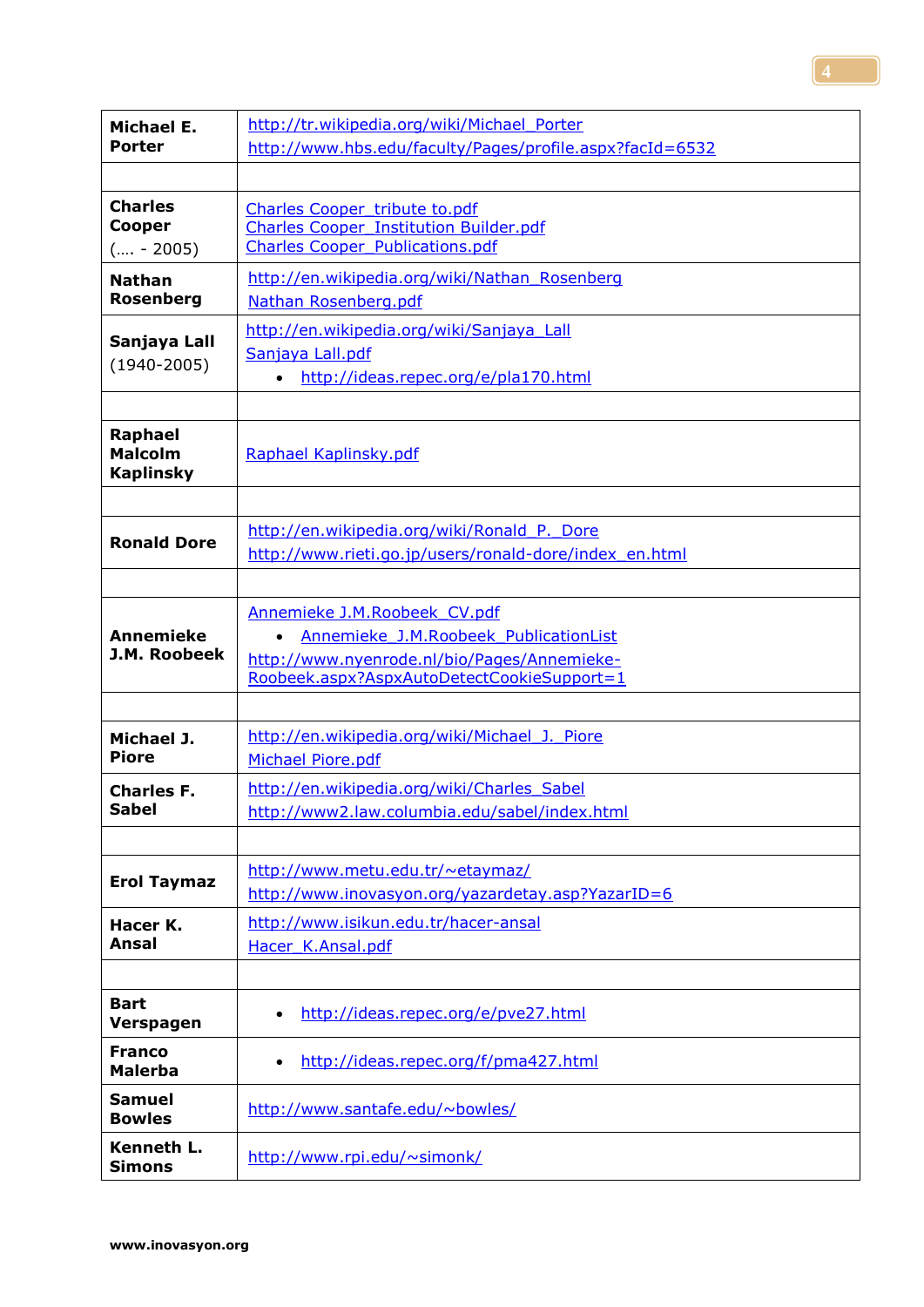| <b>Steven</b><br><b>Klepper</b><br>$(1949 - 2013)$                                     | http://www.cmu.edu/dietrich/sds/people/in-memoriam/steven-klepper.html<br>http://ideas.repec.org/e/pkl19.html<br>$\bullet$                                             |
|----------------------------------------------------------------------------------------|------------------------------------------------------------------------------------------------------------------------------------------------------------------------|
| <b>David</b><br><b>Audretsch</b>                                                       | http://www.indiana.edu/~idsspea/audretsch.html<br>http://ideas.repec.org/e/pau27.html<br>$\bullet$                                                                     |
| <b>Jan Ernst</b><br><b>Fagerberg</b>                                                   | www.janfagerberg.org<br>http://ideas.repec.org/e/pfa89.html<br>$\bullet$                                                                                               |
| <b>David</b><br><b>Mowery</b>                                                          | http://ideas.repec.org/cgi-bin/htsearch?g=David+Mowery<br>$\bullet$                                                                                                    |
| <b>Alfred</b><br><b>Kleinknecht</b>                                                    | http://www.tbm.tudelft.nl/live/pagina.jsp?id=877c898f-128d-4edb-ab3d-<br>dea075aa20b3⟨=nl<br>http://ideas.repec.org/cqi-bin/htsearch?q=Alfred+Kleinknecht<br>$\bullet$ |
| <b>Richard K.</b><br><b>Lester</b>                                                     | http://en.wikipedia.org/wiki/Richard K. Lester<br>Richard K Lester.pdf<br>http://web.mit.edu/nse/lester/                                                               |
| Michael L.<br><b>Dertouzos</b><br>$(1936 - 2001)$                                      | http://en.wikipedia.org/wiki/Michael Dertouzos<br>Michael L Dertouzos.pdf                                                                                              |
|                                                                                        | Konuyla ilgili, önde gelen kurum ve topluluklar:                                                                                                                       |
| <b>The</b><br><b>International</b><br>Joseph A.<br><b>Schumpeter</b><br><b>Society</b> | http://www.iss-evec.de/<br>http://www.iss-evec.de/information.htm<br>$\bullet$                                                                                         |
| <b>SPRU</b><br><b>Electronic</b><br>Working<br><b>Paper Series</b>                     | http://ideas.repec.org/s/sru/ssewps.html                                                                                                                               |
| <b>IKE Research</b><br><b>Group in</b><br><b>Aalborg</b>                               | http://www.ike.aau.dk/                                                                                                                                                 |
| <b>DRUID</b><br><b>Conferences</b>                                                     | http://www.druid.dk/index.php?id=13                                                                                                                                    |
| <b>LEM Working</b><br><b>Paper Series</b>                                              | http://www.lem.sssup.it/wplem.html#LemWp<br>http://econpapers.repec.org/paper/ssalemwps/                                                                               |
| <b>The</b><br><b>Association</b><br>For<br><b>Evolutionary</b><br><b>Economics</b>     | http://afee.net/                                                                                                                                                       |
| <b>Max Planck</b><br>Institute of<br><b>Economics</b>                                  | http://www.econ.mpg.de/                                                                                                                                                |